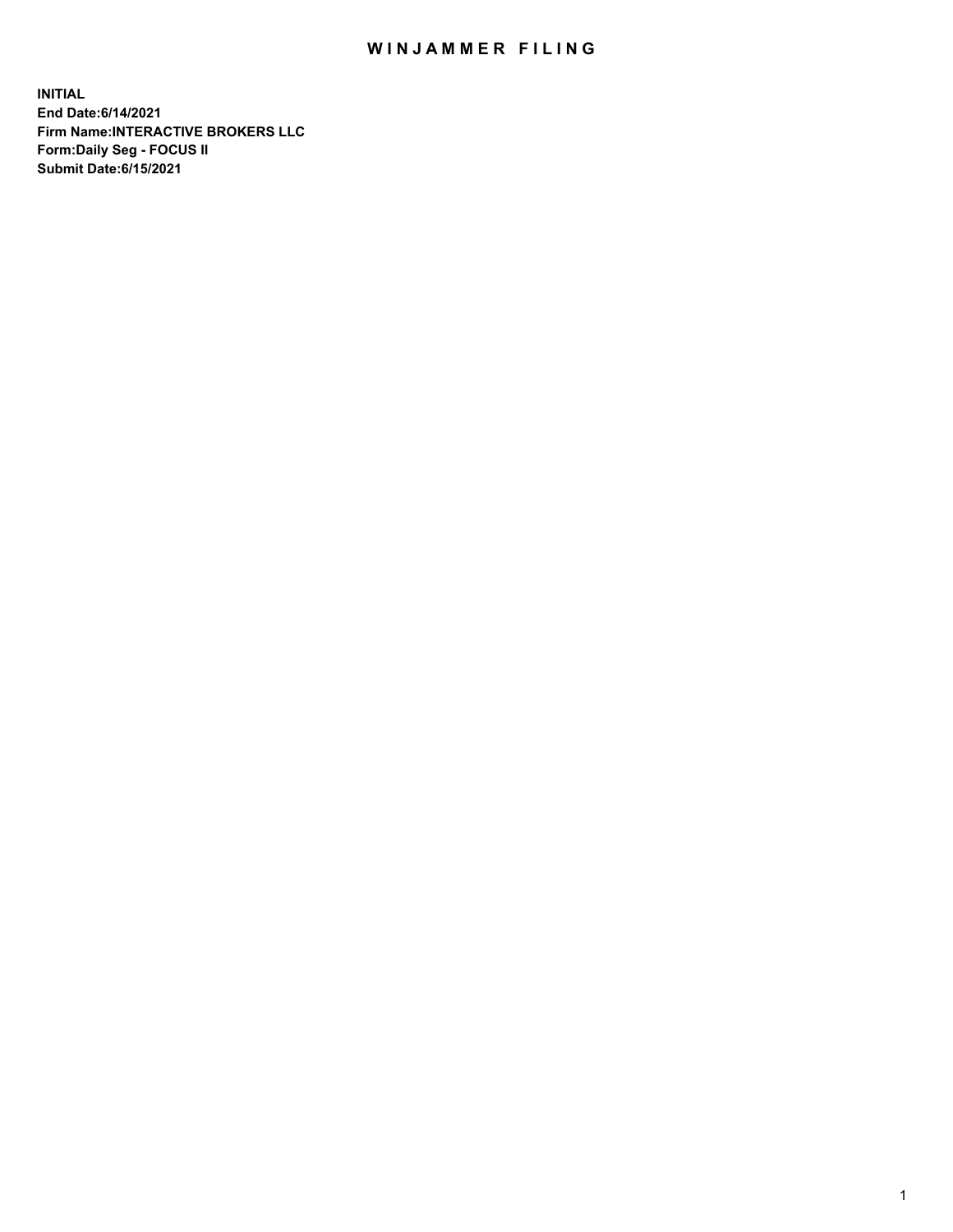**INITIAL End Date:6/14/2021 Firm Name:INTERACTIVE BROKERS LLC Form:Daily Seg - FOCUS II Submit Date:6/15/2021 Daily Segregation - Cover Page**

| Name of Company                                                                                                                                                                                                                                                                                                                | <b>INTERACTIVE BROKERS LLC</b>                                                                  |
|--------------------------------------------------------------------------------------------------------------------------------------------------------------------------------------------------------------------------------------------------------------------------------------------------------------------------------|-------------------------------------------------------------------------------------------------|
| <b>Contact Name</b>                                                                                                                                                                                                                                                                                                            | James Menicucci                                                                                 |
| <b>Contact Phone Number</b>                                                                                                                                                                                                                                                                                                    | 203-618-8085                                                                                    |
| <b>Contact Email Address</b>                                                                                                                                                                                                                                                                                                   | jmenicucci@interactivebrokers.c<br>$om$                                                         |
| FCM's Customer Segregated Funds Residual Interest Target (choose one):<br>a. Minimum dollar amount: ; or<br>b. Minimum percentage of customer segregated funds required:% ; or<br>c. Dollar amount range between: and; or<br>d. Percentage range of customer segregated funds required between:% and%.                         | $\overline{\mathbf{0}}$<br>$\overline{\mathbf{0}}$<br>155,000,000 245,000,000<br>0 <sub>0</sub> |
| FCM's Customer Secured Amount Funds Residual Interest Target (choose one):<br>a. Minimum dollar amount: ; or<br>b. Minimum percentage of customer secured funds required:%; or<br>c. Dollar amount range between: and; or<br>d. Percentage range of customer secured funds required between:% and%.                            | $\overline{\mathbf{0}}$<br>$\overline{\mathbf{0}}$<br>80,000,000 120,000,000<br>0 <sub>0</sub>  |
| FCM's Cleared Swaps Customer Collateral Residual Interest Target (choose one):<br>a. Minimum dollar amount: ; or<br>b. Minimum percentage of cleared swaps customer collateral required:% ; or<br>c. Dollar amount range between: and; or<br>d. Percentage range of cleared swaps customer collateral required between:% and%. | $\overline{\mathbf{0}}$<br><u>0</u><br>0 <sub>0</sub><br>0 <sub>0</sub>                         |

Attach supporting documents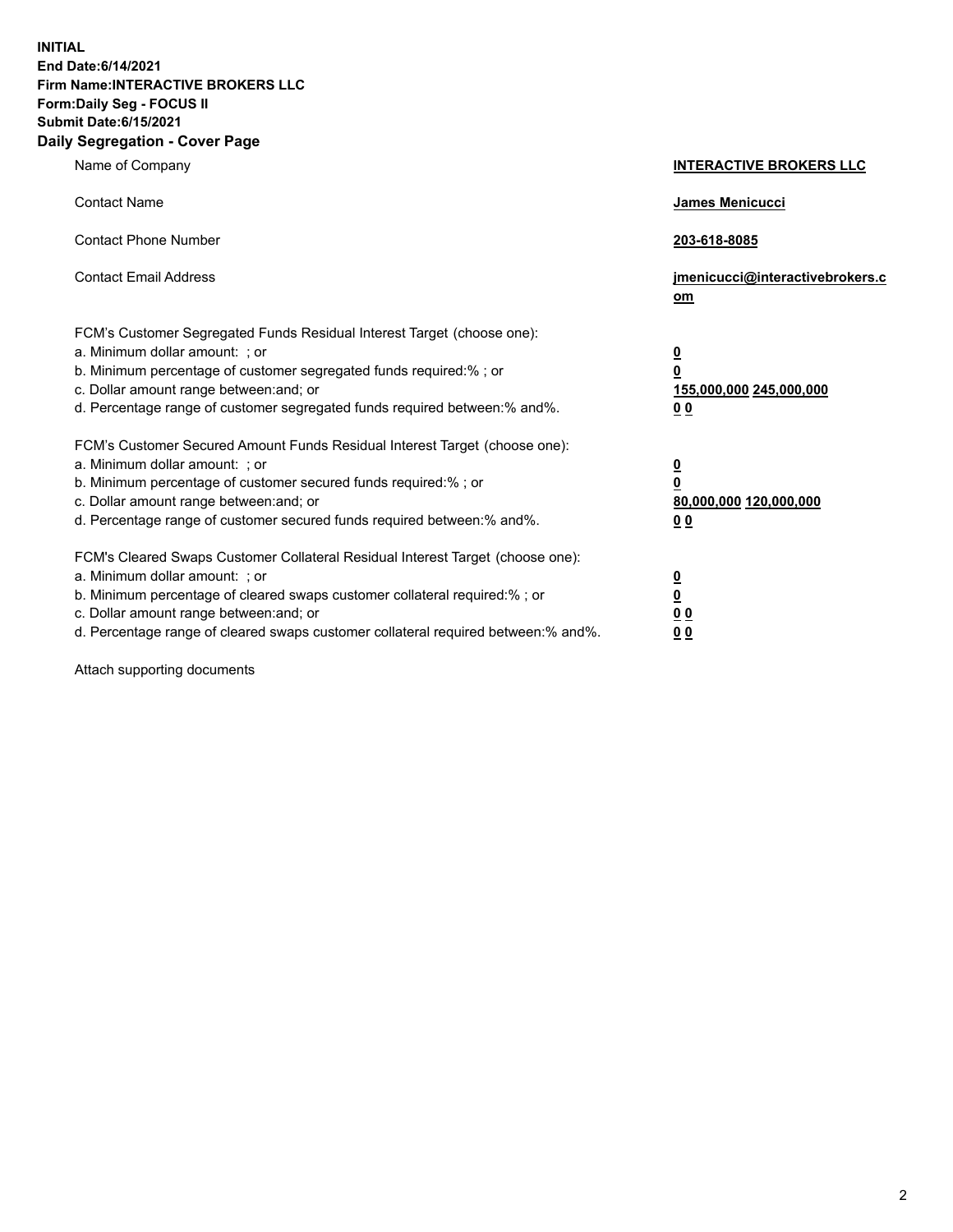## **INITIAL End Date:6/14/2021 Firm Name:INTERACTIVE BROKERS LLC Form:Daily Seg - FOCUS II Submit Date:6/15/2021**

|     | <b>Daily Segregation - Secured Amounts</b>                                                  |                                               |
|-----|---------------------------------------------------------------------------------------------|-----------------------------------------------|
|     | Foreign Futures and Foreign Options Secured Amounts                                         |                                               |
|     | Amount required to be set aside pursuant to law, rule or regulation of a foreign            | $0$ [7305]                                    |
|     | government or a rule of a self-regulatory organization authorized thereunder                |                                               |
| 1.  | Net ledger balance - Foreign Futures and Foreign Option Trading - All Customers             |                                               |
|     | A. Cash                                                                                     | 520,900,803 [7315]                            |
|     | B. Securities (at market)                                                                   | $0$ [7317]                                    |
| 2.  | Net unrealized profit (loss) in open futures contracts traded on a foreign board of trade   | 9,376,946 [7325]                              |
| 3.  | Exchange traded options                                                                     |                                               |
|     | a. Market value of open option contracts purchased on a foreign board of trade              | 112,397 [7335]                                |
|     | b. Market value of open contracts granted (sold) on a foreign board of trade                | -7,704 [7337]                                 |
| 4.  | Net equity (deficit) (add lines 1. 2. and 3.)                                               | 530, 382, 442 [7345]                          |
| 5.  | Account liquidating to a deficit and account with a debit balances - gross amount           | 4,206 [7351]                                  |
|     | Less: amount offset by customer owned securities                                            | 0 [7352] 4,206 [7354]                         |
| 6.  | Amount required to be set aside as the secured amount - Net Liquidating Equity              | 530,386,648 [7355]                            |
|     | Method (add lines 4 and 5)                                                                  |                                               |
| 7.  | Greater of amount required to be set aside pursuant to foreign jurisdiction (above) or line | 530,386,648 [7360]                            |
|     | 6.                                                                                          |                                               |
|     | FUNDS DEPOSITED IN SEPARATE REGULATION 30.7 ACCOUNTS                                        |                                               |
| 1.  | Cash in banks                                                                               |                                               |
|     | A. Banks located in the United States                                                       | 53,050,793 [7500]                             |
|     | B. Other banks qualified under Regulation 30.7                                              | 0 [7520] 53,050,793 [7530]                    |
| 2.  | Securities                                                                                  |                                               |
|     | A. In safekeeping with banks located in the United States                                   | 300,000,000 [7540]                            |
|     | B. In safekeeping with other banks qualified under Regulation 30.7                          | 0 [7560] 300,000,000 [7570]                   |
| 3.  | Equities with registered futures commission merchants                                       |                                               |
|     | A. Cash                                                                                     | $0$ [7580]                                    |
|     | <b>B.</b> Securities                                                                        | $0$ [7590]                                    |
|     | C. Unrealized gain (loss) on open futures contracts                                         | $0$ [7600]                                    |
|     | D. Value of long option contracts                                                           | $0$ [7610]                                    |
|     | E. Value of short option contracts                                                          | 0 [7615] 0 [7620]                             |
| 4.  | Amounts held by clearing organizations of foreign boards of trade                           |                                               |
|     | A. Cash                                                                                     | $0$ [7640]                                    |
|     | <b>B.</b> Securities                                                                        | $0$ [7650]                                    |
|     | C. Amount due to (from) clearing organization - daily variation                             | $0$ [7660]                                    |
|     | D. Value of long option contracts                                                           | $0$ [7670]                                    |
|     | E. Value of short option contracts                                                          | 0 [7675] 0 [7680]                             |
| 5.  | Amounts held by members of foreign boards of trade                                          |                                               |
|     | A. Cash                                                                                     | 303,412,759 [7700]                            |
|     | <b>B.</b> Securities                                                                        | $0$ [7710]                                    |
|     | C. Unrealized gain (loss) on open futures contracts                                         | -3,394,724 [7720]                             |
|     | D. Value of long option contracts                                                           | 112,397 [7730]                                |
|     | E. Value of short option contracts                                                          | <mark>-7,704</mark> [7735] 300,122,728 [7740] |
| 6.  | Amounts with other depositories designated by a foreign board of trade                      | $0$ [7760]                                    |
| 7.  | Segregated funds on hand                                                                    | $0$ [7765]                                    |
| 8.  | Total funds in separate section 30.7 accounts                                               | 653,173,521 [7770]                            |
| 9.  | Excess (deficiency) Set Aside for Secured Amount (subtract line 7 Secured Statement         | 122,786,873 [7380]                            |
|     | Page 1 from Line 8)                                                                         |                                               |
| 10. | Management Target Amount for Excess funds in separate section 30.7 accounts                 | 80,000,000 [7780]                             |
| 11. | Excess (deficiency) funds in separate 30.7 accounts over (under) Management Target          | 42,786,873 [7785]                             |
|     |                                                                                             |                                               |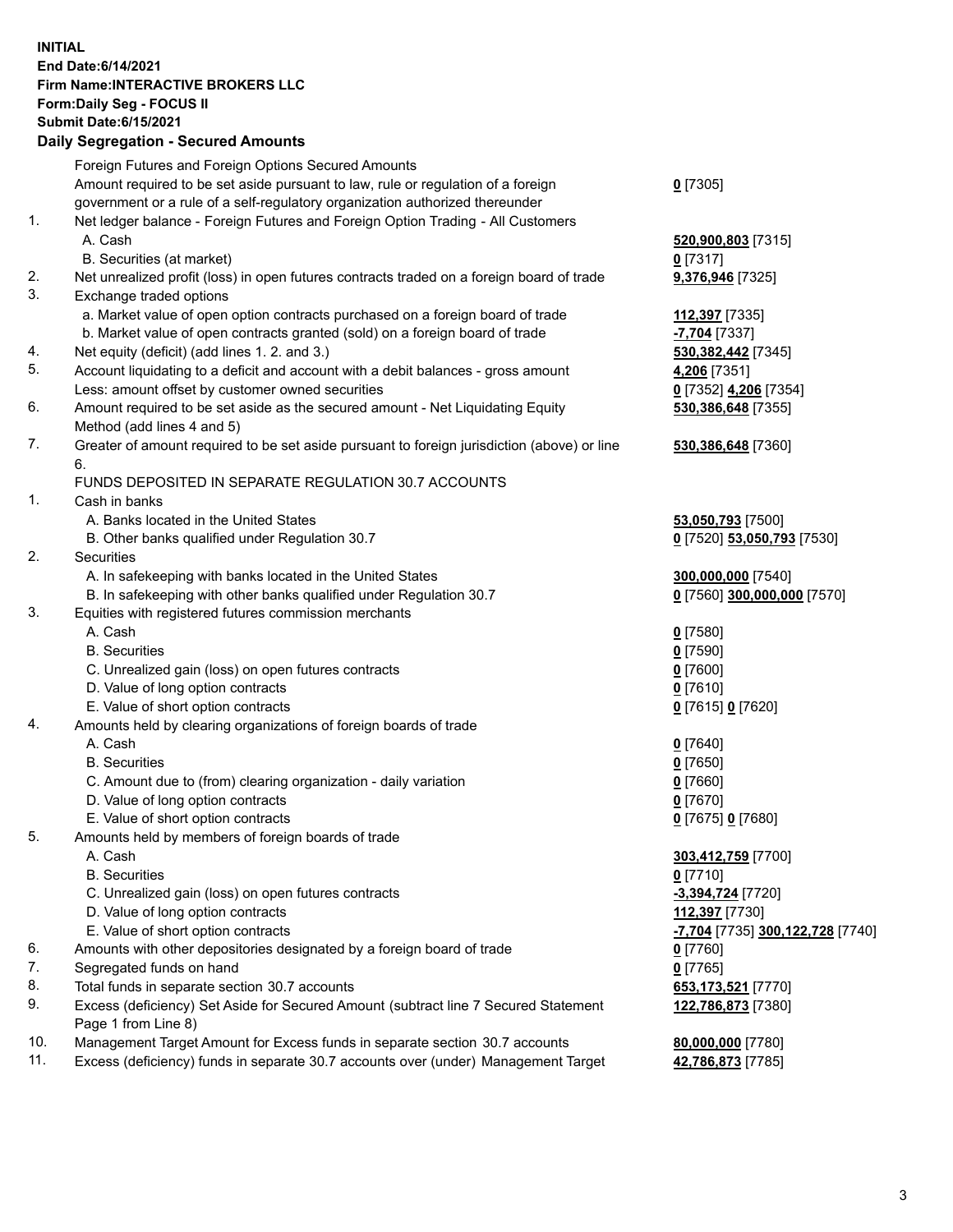**INITIAL End Date:6/14/2021 Firm Name:INTERACTIVE BROKERS LLC Form:Daily Seg - FOCUS II Submit Date:6/15/2021 Daily Segregation - Segregation Statement** SEGREGATION REQUIREMENTS(Section 4d(2) of the CEAct) 1. Net ledger balance A. Cash **6,751,321,926** [7010] B. Securities (at market) **0** [7020] 2. Net unrealized profit (loss) in open futures contracts traded on a contract market **217,070,775** [7030] 3. Exchange traded options A. Add market value of open option contracts purchased on a contract market **306,920,133** [7032] B. Deduct market value of open option contracts granted (sold) on a contract market **-238,320,788** [7033] 4. Net equity (deficit) (add lines 1, 2 and 3) **7,036,992,046** [7040] 5. Accounts liquidating to a deficit and accounts with debit balances - gross amount **1,266,463** [7045] Less: amount offset by customer securities **0** [7047] **1,266,463** [7050] 6. Amount required to be segregated (add lines 4 and 5) **7,038,258,509** [7060] FUNDS IN SEGREGATED ACCOUNTS 7. Deposited in segregated funds bank accounts A. Cash **1,587,995,078** [7070] B. Securities representing investments of customers' funds (at market) **3,239,974,500** [7080] C. Securities held for particular customers or option customers in lieu of cash (at market) **0** [7090] 8. Margins on deposit with derivatives clearing organizations of contract markets A. Cash **1,986,840,652** [7100] B. Securities representing investments of customers' funds (at market) **381,544,801** [7110] C. Securities held for particular customers or option customers in lieu of cash (at market) **0** [7120] 9. Net settlement from (to) derivatives clearing organizations of contract markets **-20,698,121** [7130] 10. Exchange traded options A. Value of open long option contracts **306,839,523** [7132] B. Value of open short option contracts **-238,540,682** [7133] 11. Net equities with other FCMs A. Net liquidating equity **0** [7140] B. Securities representing investments of customers' funds (at market) **0** [7160] C. Securities held for particular customers or option customers in lieu of cash (at market) **0** [7170] 12. Segregated funds on hand **0** [7150] 13. Total amount in segregation (add lines 7 through 12) **7,243,955,751** [7180] 14. Excess (deficiency) funds in segregation (subtract line 6 from line 13) **205,697,242** [7190] 15. Management Target Amount for Excess funds in segregation **155,000,000** [7194]

16. Excess (deficiency) funds in segregation over (under) Management Target Amount Excess

**50,697,242** [7198]